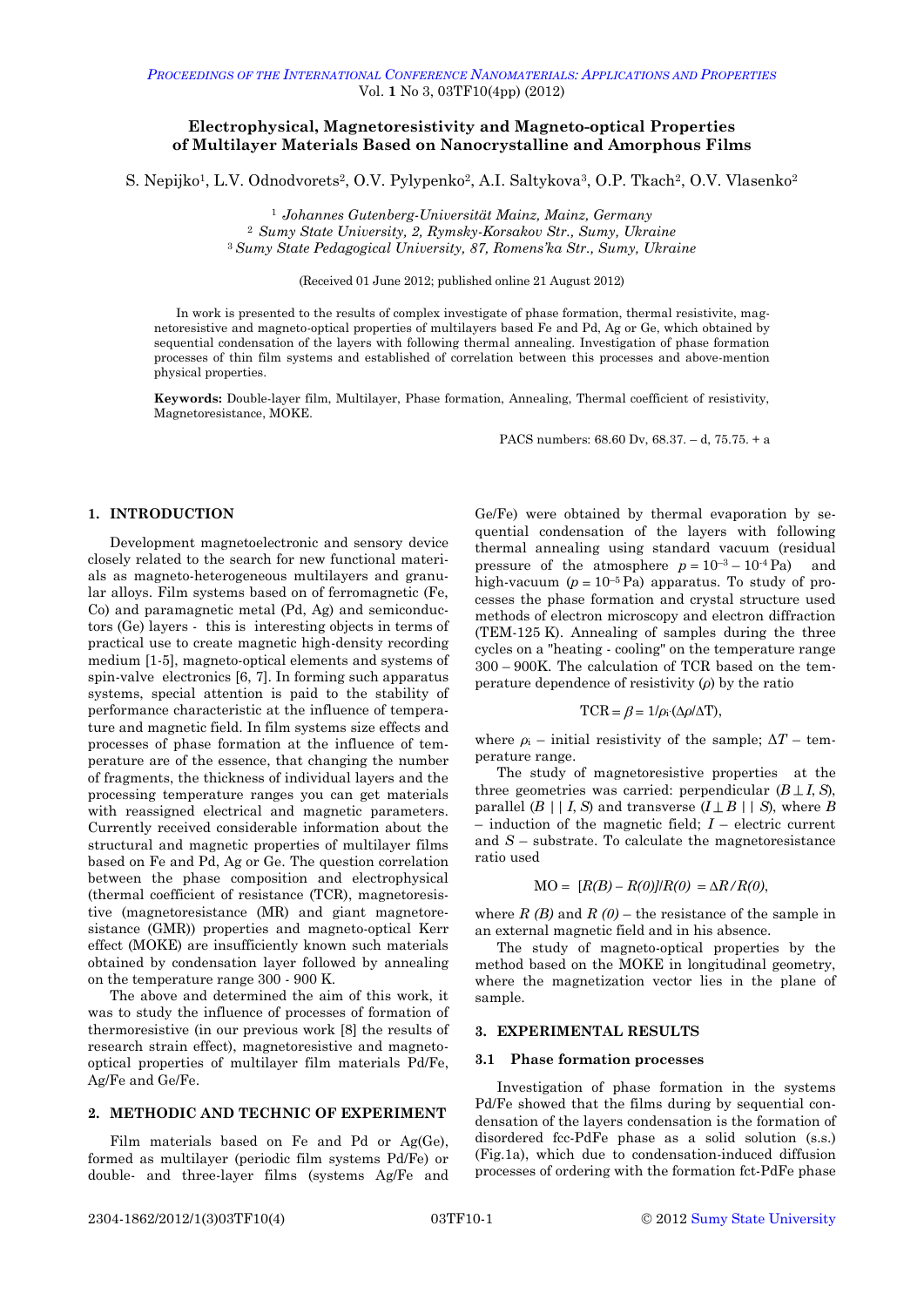during annealing on the temperature range  $\Delta T = 300$  – 800 K . As a result, decrease the phase transition temperature fcc-PdFe  $\rightarrow$  fct-PdFe compared to bulk samples of approximately 300 K (for multilayer) and at 200 K (for double-layer samples). From the value of parameters lattice ordered phase of fct-PdFe follows that the value  $(c/a - 1) = 0.047 - 0.048$ , which corresponds to the degree of ordering  $S = 0.86 - 0.90$ .



**Fig. 1** – Diffraction patterns of multilayers  $Pd(1,1)/Fe(0,9)$ <sub>5</sub>/S, which obtained at 300 K (a) and annealed to 780 K (b)

Summary results of X-ray and electron-diffraction studies are presented as diagrams (Fig. 2).



**Fig. 2 –** Generalized diagram of diffraction studies

The phase composition of the single-layer films nonannealing responsible bcc-Fe and quasi-amorphous Ge, which at 680 K becomes crystalline Ge (qa-Ge  $\rightarrow$  a-Ge). During the condensation of double- and three-layer films is formed limited s.s. (Fe, Ge) based on bcc-Fe, which causes increase of the lattice parameter of bcc-Fe on  $\Delta a = 0.009$  nm. Annealing of this samples carried to decomposition of s.s. and causes of solid-phase reaction and formation at  $T = 680$ K crystallites phase FeGe<sub>2</sub>. In film systems Fe/Ag/Fe observed formation of limited s.s. based on bcc-Ag, although to a large extent preserved the individuality of separate layers.

## **3.2 Electrophysical properties**

Results of experimental investigation of the temperature dependence resistivity and TCR of doublelayer films and multilayers Pd/Fe indicating that the electrical properties of fcc-FePd significantly depends on the relationship of thickness Pd and Fe. At the transition from double-layer film to multilayer, the dependence  $\rho(T)$  gradually changes and becomes practically linear (Fig. 3 a, b). This can be explained decrease the concentration of crystall structure us a result of their autohealing in the lower layers at the condensation next layer, that seen on the temperature dependence resistivity at the first annealing cycle.

Typical temperature dependence of resistivity and TCR for systems based on Ge and Fe is shown in Fig. 3 c. Its characteristic feature is the large values of  $\rho$  and, therefore, relatively small value of  $\beta$ .



**Fig. 3 –** Temperature dependence resistivity and TCR (on the inserts) for film systems  $[Pd(1,1)/Fe(5)]_5/S$  (a),  $[Pd(0,6)/(Fe(0,6)]_{10}/S$  (b) and qa-Ge(70)/Fe(30)/S (c). І, ІІ and ІІІ – annealing circles

Maximum on the curve at 680 K can be explained by processes of phase formation in the system of crystalline of phase FeGe2.

Research electrophysical properties of film systems based on Ag and Fe indicate the relative great value  $\rho$ and small value  $\beta$ , which can be explained by the formation of limited s.s. Fe atoms in lattice fcc-Ag.

### **3.3 Magnetoresistive properties**

Investigation of magnetoresistive properties indicate that at the transition from double-layer films to multilayers leads to the occurrence additional scattering mechanisms of electrons – at the interface (in the case of individual of separate layers) or at the magnetic interfaces (in the case of formation solid solution). In second case the electrons scattering is not at real interfaces, but on the magnetic moments of atoms ferromagnetic and induced magnetic moments of atoms non-magnetic materials. In multilayers as opposed to single-layer can be stabilized granular state, magnetic interfaces formed or intermetallic inclusions. In such a case can be realized spin-dependent scattering of electrons and the system will have antiferromagnetic ordering.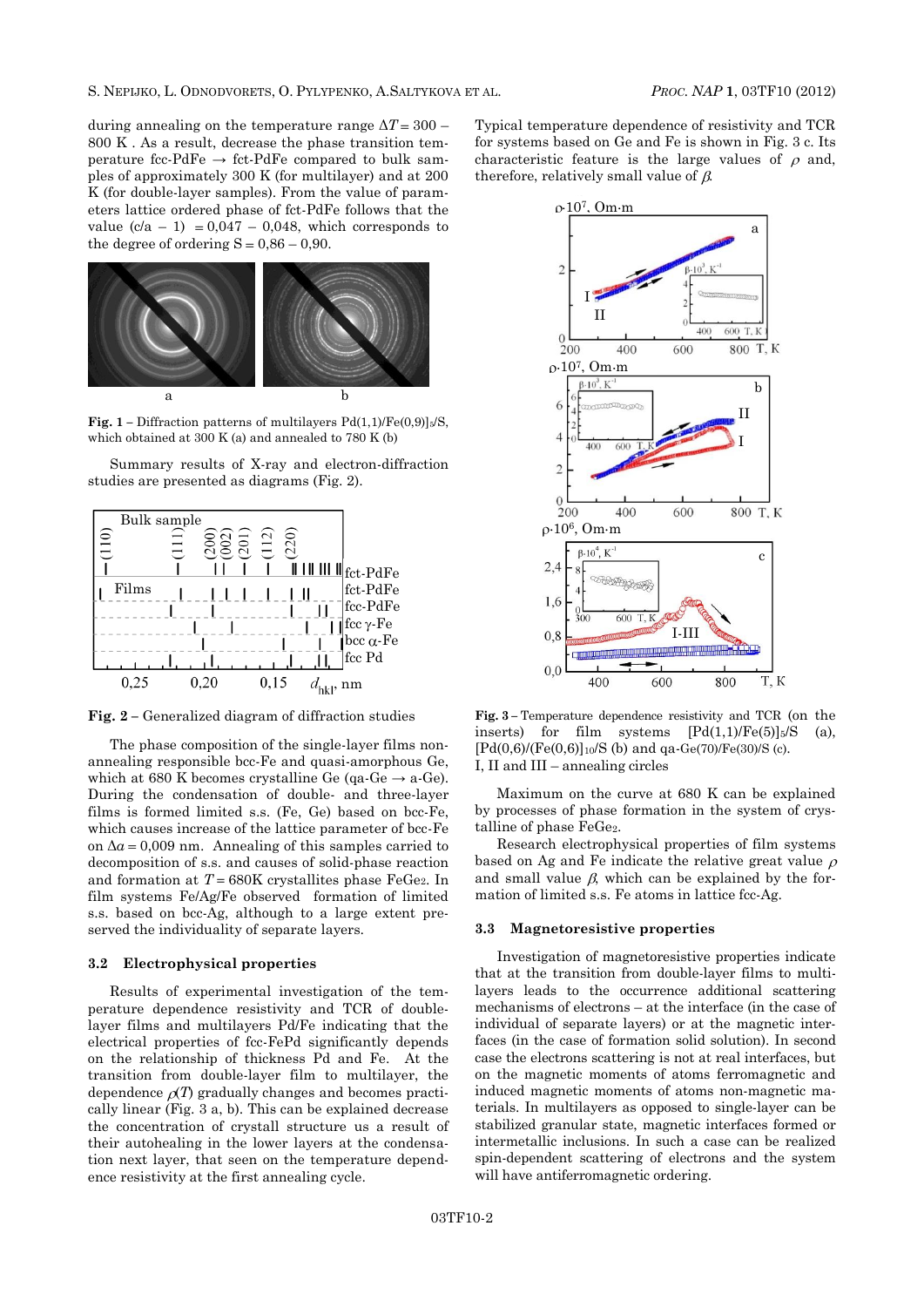ELECTROPHYSICAL, MAGNETORESISTIVITY AND MAGNETO-OPTICAL… *PROC. NAP* **1**, [03TF10](#page-0-0) (2012)

The research magnetoresistive property of multilayers based on Pd and Fe established that the dependence of MR from induction of external magnetic field is isotropic and its value, as the value of resistance, decreases monotonically with increasing induction.

In non-annealing and annealed to 780 K multilayers based on films Pd and Fe observed signs of GMR (Fig. 4). Value of MR increased by  $2 - 4$  times as the number of fragments increased from 3 to 10. In fct-PdFe ordered phase compared with non-anneling systems value MR increase in  $3.0 - 3.5$  times and has value 0,35 – 0,40% for the longitudinal geometry. It is also shown that in double-layer samples based on Pd and Fe at the concentration of Fe atoms  $c_{Fe} > 55 -$ 80 at.% and  $d_{Fe} > d_{Pd}$  is shown anisotropic MR, which is due to the influence of ferromagnetic component of the sample, thus increasing the total film thickness. In multilayers [Pd/Fe]<sup>n</sup> with the number of fragments  $n = 3 - 10$  before and after annealing to  $T = 780$  K there are signs of GMR, and the value of magnetoresistance increases by  $0.02 - 0.16$ %, due to transition of disordered fcc-PdFe phase fct-PdFe ordered phase and, to some extent, recrystalline processes, with changing concentrations of palladium ( $c_{\text{Pd}} = 35 - 65$ %) value MR is  $(0,20 - 0,36)$ % at the  $T = 300$  K and  $(0,10 - 0,60)$ %. with  $T = 780$  K.

Investigation of magnetoresistive properties of films  $Fe(10)/(Ge(x)/Fe(10))$ , where  $x = 2 - 10$  nm shows that the maximum value  $MR = 0.38$  % observed in the longitudinal geometry for annealed to 800 K samples of thickness nonmagnetic layer  $x = 2.8$  nm, which explained by formation under such conditions (concentration and temperature) magnetic phase FeGe2. In samples  $Fe(10)/Ge(3)/Fe(10)$  after annealing to 800 K



**Fig.** 4 – Field dependence of MR at  $T = 300$  (a) and 780 K (b) for multilayer  $[Pd(1,1)/Fe(0,9)] \times S$ . The total concentration of atoms Fe – 50 at.%. Measurement geometries: parallel (○), perpendicular  $(\triangle)$  and transverse  $(\square)$ 



**Fig. 5 –** Dependence of the Kerr angle *Θ* of the applied magnetic field for films  $[Pd(1,1)/Fe(1,1)]_5/S$  (a, b) Fe(10)/Ge(10)/Fe(10)/S (c, d):  $T = 300$  (a); 600 (c) and 800 K (b, d).  $\Box - 0^{\circ}$ ;  $\triangle - 45^{\circ}$ ;  $\circ - 90^{\circ}$ 

there are signs of GMR. With increasing Ge layer thickness values MR decrease to 0,030 – 0,001% and the coercive field from 42 to 15 mT (not annealed), from 40 to 20 mT  $(T = 600 \text{ K})$  and from 70 to 8 mT  $(T = 800 \text{ K})$ . It is known [6] that the Ge atoms rapidly diffuse into the layers of Fe.

Value MR in three-layer film systems Ag(*x*<sub>1</sub>)/Fe(3)/Ag(*x*<sub>2</sub>)/S, where *x*<sub>1</sub> = 1, 2 or 5 nm; *x*<sub>2</sub> = 5, 4 or 1 nm in the longitudinal geometry is  $MR = 0.30$  – 0,50%. In the systems  $Ag(5)/Fe(3)/Ag(1)/S$  by changing the magnetic field from  $-0.4$  to  $+0.4$  T signs of GMR is observed.

Investigation of magneto-optical properties of thin film systems using MOKE indicate on their dependence from the phase composition, the atomic and magnetic ordering, which makes a change coercivity and its anisotropy at the phase formation and the dependence of the saturation field from the thickness nonmagnetic layer. Found that in systems based on films Fe and Pd, Ag and Ge observed dependence of the Kerr angle Θ of the magnetic field in the form of step hysteresis loop (Fig. 5), what indicating realizations of two magnetic states and the performance of the functional element of apparatus systems on the magnetic field.

#### **4. CONCLUSIONS**

Investigation of the mutual connection between the processes of formation and thermal, magnetoresistive and magneto-optical properties of thin film systems indicate that the by sequential condensation of the layers with following thermal annealing from 300 to 900K occur in systems: processes of formation based on the phase fcc-PdFe as s.s.(Pd, Fe) fct-PdFe ordered phase due to condensation processes-stimulated diffusion (film Pd/Fe); partial stabilization including limited (Fe, Ag) while retaining a large degree of individuality of the separate layers (film Ag/Fe) and the formation and subsequent decay. Including (Fe, Ge) to form of FeGe<sup>2</sup> phase (film Ge/Fe), which significantly affect the thermal properties and magnetoresistive thin film systems. It is shown that due to phase formation processes in film systems the values TCR are  $(3,8-7,5)$   $\cdot 10^{-4}$